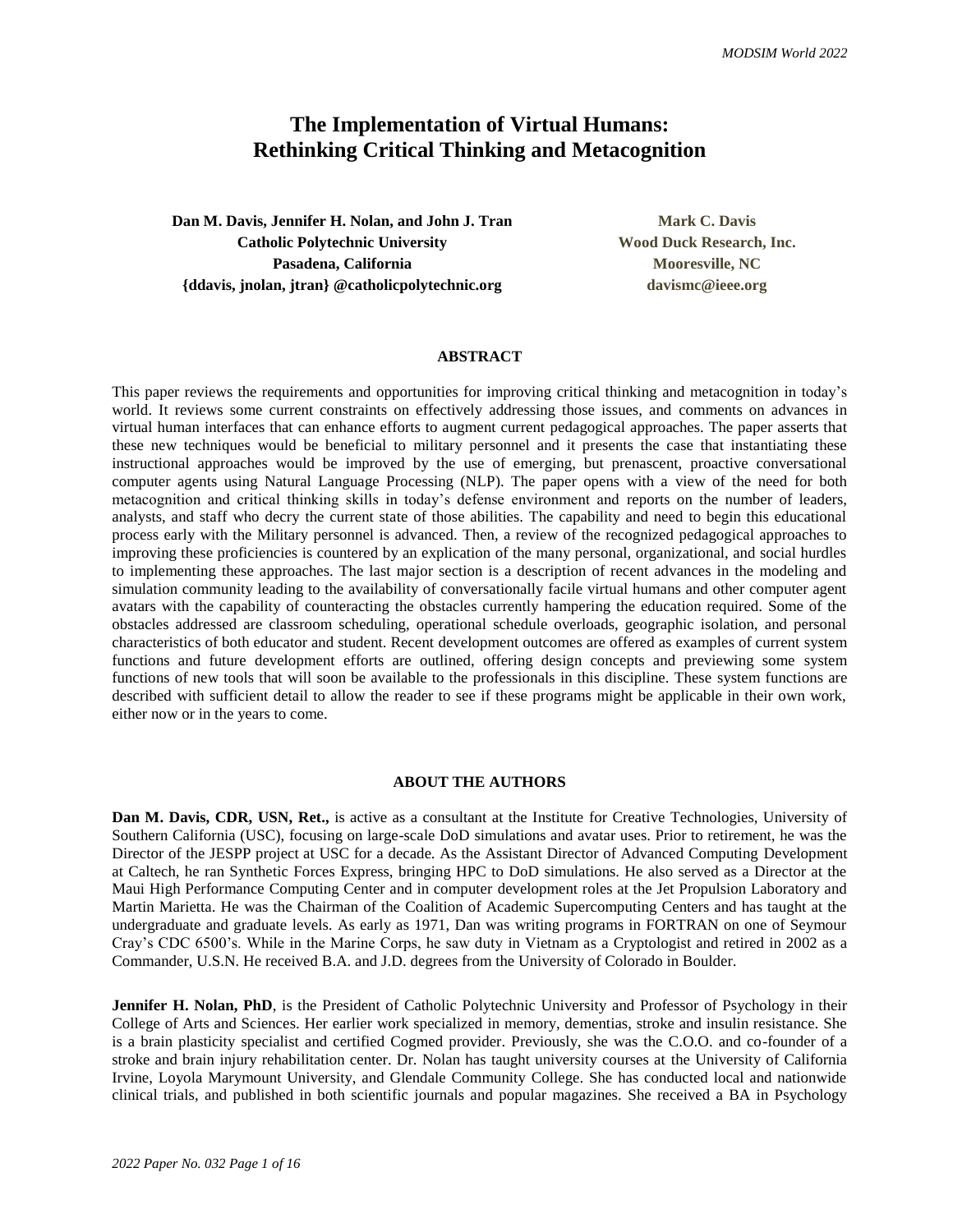from Loyola Marymount University, Los Angeles and a Ph.D. in Psychology from the Dept. of Cognitive Science at the University of California, Irvine.

**Mark C. Davis, Ph.D.** is the Chief Technical Officer at Wood Duck Research, Inc, and is semi retired after careers in the US Navy and as a computer design engineer for both IBM and Lenovo. Rising to the level of Distinguished Engineer at Lenovo, he was responsible for the design of laptop computer cross-disciplinary technology, including PC architecture, embedded systems, open source and virtualization. Previous work was with IBM in the areas of software development and architecture involving security, storage and virtualization. Dr. Davis has been granted well over fifty patents that were filed during his service at both companies. He is a graduate of the Duke University NROTC program and was commissioned as an Ensign, attended nuclear power school, and served as a Submarine Officer for twelve years, including one duty tour as a classroom instructor. He left the active duty as a Lieutenant Commander to pursue a PhD. Mark holds a BSEE degree from Duke University and a PhD in Computer Science from the University of North Carolina, Chapel Hill, where his advisor was Professor Fredrick P. Books.

**John J. Tran, Ph.D.** is a Lieutenant Colonel in the California Air National Guard. He received both his BS and MS Degrees in Computer Science and Engineering from the University of Notre Dame, where he focused on objectoriented software engineering, large-scale software system design and implementation, and high performance parallel and scientific computing. He has worked at the Information Sciences Institute (ISI), University of Southern California (USC), the Stanford Linear Accelerator Center, Safetopia, and Intel Corporation. His current development centers on Linux cluster engineering, effective control of parallel programs, and communications fabrics for large-scale computation. His tours of duty included the White House Communications Agency and Kirkuk Regional Air Base (Iraq), where he was the Communications Squadron Commander. He received his Ph.D. in Computer Science from the University of Southern California,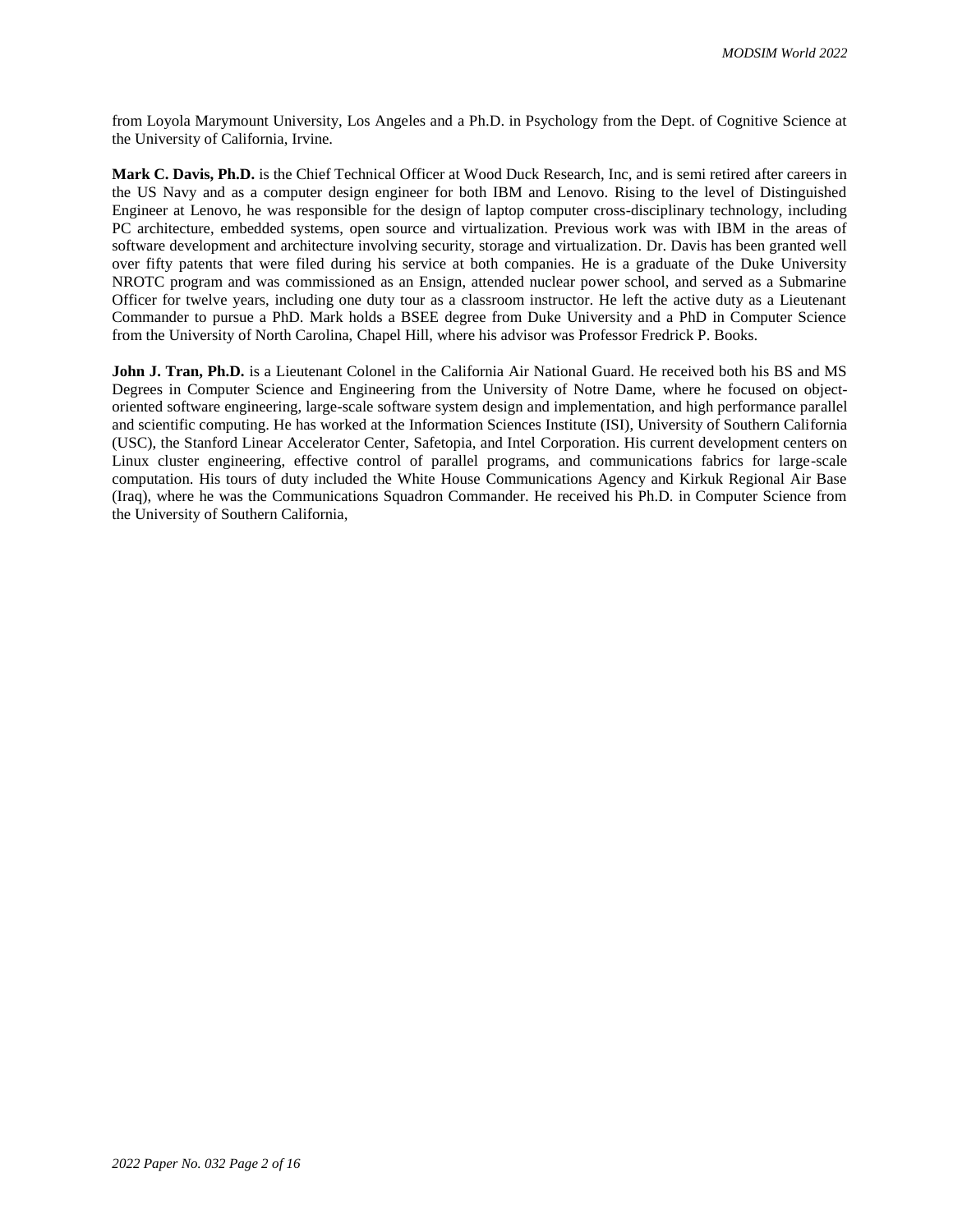# **The Implementation of Virtual Humans: Rethinking Critical Thinking and Metacognition**

**Dan M. Davis, Jennifer H. Nolan, and John J. Tran Mark Mark C. Davis Catholic Polytechnic University Wood Duck Development, Inc.** Pasadena, California **Mooresville, NC {ddavis, jnolan, jtran} @catholicpolytechnic.org davismc@ieee.org**

# **INTRODUCTION**

The major thesis of this paper is that technologies are emerging that will enable rethinking of metacognition and critical thinking skills so that inherent intellectual system functions can better be realized. This approach is vital to the optimal pursuit of defense organizational goals. There are constraints that hinder inculcating such skills in DoD personnel and these constraints are not easily ameliorated. The paper opens with a background discussion of the need for enhanced command sophistication in defense organizations. Then, there is an introduction to the concepts of metacognition and critical thinking, followed by development into the definition and use of these terms in education and defense communities. An effort to define the term critical thinking is presented, along with the results of an informal small ethnographic survey. All this was done in an effort to set a stage for standardization of terminology and metrics. Then there is a report on the recent advances in Virtual Human (VH) technologies as potential responses to the hurdles identified earlier. There is a short review of common applicable pedagogies to assist those less familiar with them. This paper will use the term "pedagogy" as meaning the art and science of teaching, inclusive of the less familiar, but perhaps more DoD-germane term for teaching adults: "andragogy." Then there is a section on applying these system functions to the issue at hand, along with a discussion of metrics. That process is discussed and conclusions are advanced, along with issues to be addressed in the future.

#### **INTRODUCTION AND BACKGROUND**

Prior to discussing the technical advances that lie at the heart of this paper's major thesis, it may be beneficial to consider the context in which such advances may be made practical and their utility made valuable. It's being impractical to cover here so large a body of experience, insight and lore, a few germane anecdotes will be adduced to set the stage.

Populations have been at war with each other for at least as long as there was a system of recording conflicts. Combat presents an unforgiving environment for those who did not think rationally (Bond & Cave, 2009). Early on the Greeks developed the concept of massing a dense body of fighters into an almost irresistible weapon to shatter the enemy lines. Henry the Fifth's long bowmen at Agincourt gave a person pause to consider if the efficacy of massing power was still true, but 400 years later at Waterloo, Wellington's troops still formed shoulder-to-shoulder to face an enemy with muskets that were perhaps less accurate than Welsh long bows (Keegan, 1993). A scant fifty years after that, the US would pay in blood for not recognizing that the Civil War rifle had gotten more accurate and longer ranged (Murray, 2016). The American marksmen had grown up with firearms in their hands. Toward the end of that war, a critical thinker developed and advocated a more dispersed and agile style of attack in response to these technologies (Randolf, 1905). But all was forgotten during the American Indian Wars and the British Colonial Wars, and that oversight led to the incredible losses in WW I (Scales, 1976). German Maxims did not honor the bravery of men walking in orderly fashion toward their trenches. In fact, an extension of those inclinations to form an "iron fist" of men may have found its expression in the case of Torpedo Eight in WW II's battle of Midway, in which every plane of that unit was shot down without a landing a single blow against the Japanese Imperial Navy (Mrazek, 2008). A dearth of critical thinking missed the fact that the concentrated planes of Torpedo Eight did not provide the Americans with an iron fist; it provided the Japanese with a single target upon which the entire fleet could concentrate their defenses. A fifth of the names on the Wall at the Vietnam Memorial did not die at the hands of the foe (Nat'l Archives, 2020) and it is unknown how many of the other four-fifths were lost due to lack of real-time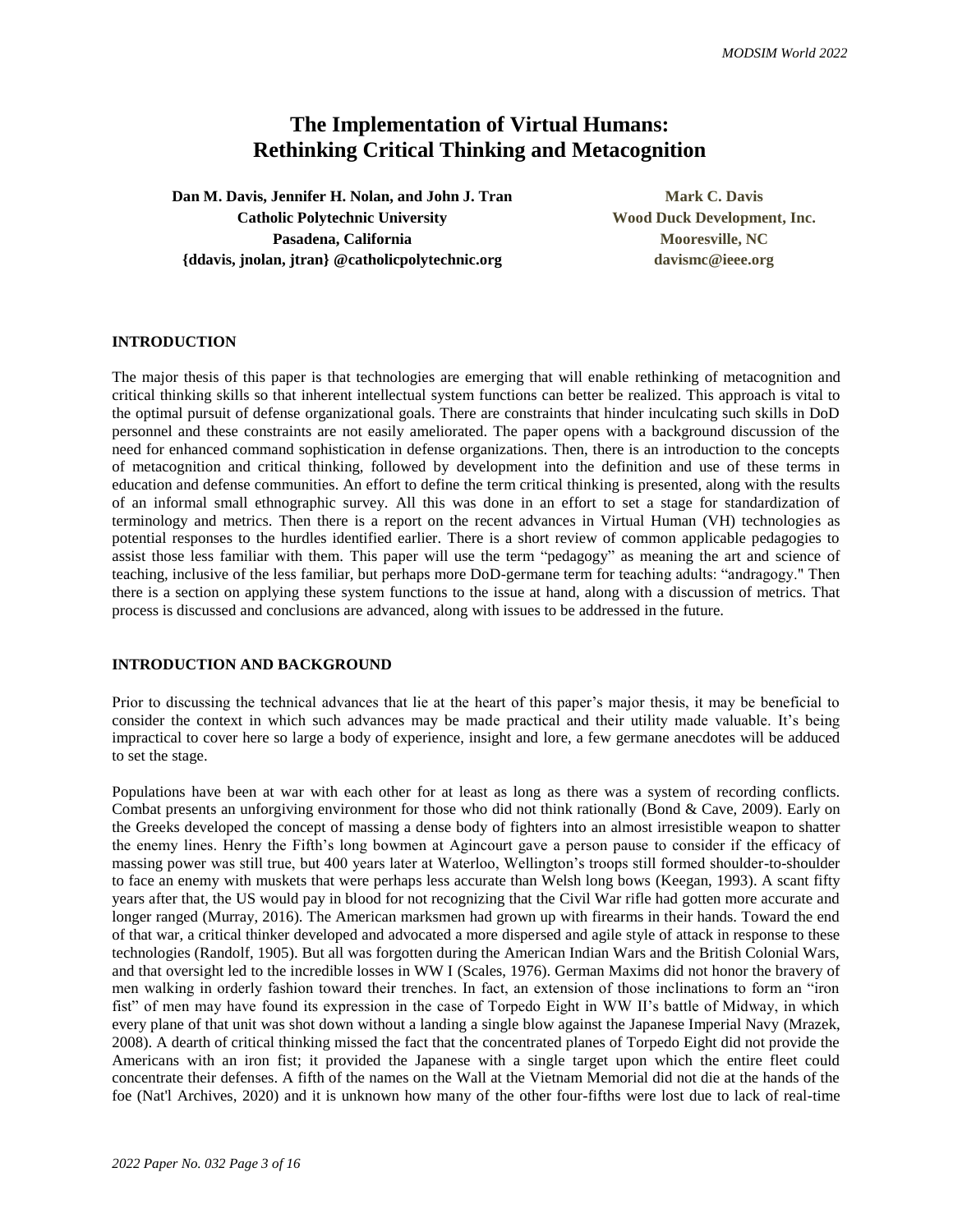critical thinking. If the nation were to be able to engage the emerging powers of virtual reality and virtual humans to improve both selection and training to reduce such errors, good work will have been done for the defense personnel who are in harm's way.

The delegation of command authority further and further down the chain of command means that even junior Non Commissioned Officers (NCOs) now have operational distance from higher command oversight and counsel, so they must exercise independent judgment in combat operations (Hogan *et al*., 2203). Ironically, the locus of higherlevel control has flowed from the front line Roman Centurion to the Army headquarters of World War II to the halls of Washington during the Vietnam War. Indeed, many casualties inflicted on radical Islamists came by recent decisions made by drone operators sitting in communication centers located on a different continent.

## **Critical Thinking**

One of the major issues is that of recognizing the essential system functions and the kind of analytical reasoning needed by today's military personnel. Good g-factor tests (basic quantifiable measures of intellectual ability) can measure intellectual system functions and these tests have been extant in one form or another for millennia, having been in place at least as early as 165 BC (Fu, 1993). Courage can be tested to some degree by challenging candidates with daunting tasks in Officer Candidate programs. However, testing for the subtle and multi-faceted characteristic that is labeled "critical thinking" is much more problematic (Sanders & Moulenbelt, 2011) and much in need of an independent study to characterize the concept and quantify its magnitude and potential. These system functions are susceptible to stress and fatigue, the two major characteristics of the combat environment. An earlier paper discussed how emerging technologies may speak to these psychometric problems as well (Shawet al., 2019).

While the term may be relatively recent (Dewey, 1910), consideration of the concept has been extant since the time of the pre-Christian Greek Philosophers. (Visser &Visser, 2019). Despite the noted exceptions, Critical Thinking was rarely emphasized during the imperial age of the Roman Empire, nor was it common during the European dark period that followed, but its tradition remained alive in the Asia (Walters, 1994). Later, it was a major focus in the Age of Enlightenment, as shown by names of thinkers ranging from Bacon through Jefferson (Withers, 2008). With the age of industry upon the world, the need for critical thinking increased even more. This need was evidencing itself within the defense structures of every nation, as weapons went from tools that can be forged at home to sophisticated machines that required elevated technical expertise to even operate. (Keegan, 2011)

#### **Metacognition**

One of the issues that has arisen is how critical thinking is developed and sustained. One method according to Philip Tetlock of Princeton is for the analyst to consider their own method of cognition (Tolstoy, 2008). Metacognition could be defined in a phrase, "thinking about how one thinks," and it may be one of the most human of the personal characteristics (Flavell, 1981). The term metacognition is of recent advent compared to critical thinking; it was first advanced by Flavell late in the 20<sup>th</sup> Century (Flavell, 1979). He stated that metacognition refers to knowledge and to cognition about cognitive phenomena and broke that down further into subsets of metacognitive knowledge and experience (Flavell, 1979). This section will concentrate on relating the military personnel' self examination experience and how that should and could impact their metacognitive knowledge, and therefore, their ability to command. *cf.* The fictional, but insightfully rendered, Shakespearean characters Fluellen and Gower (Shakespeare, 1599) in Henry the Fifth exhibit some of the paralyzing self-reflections that are more craven than creative. Some critical thinking is put to good purpose by theorists drive to advance the cause of their nation and minimize bloodshed of their countrymen, *e.g*. Clausewitz (Clausewitz, 1832), Mahan (Mahan, 1890), Hart (Danchev, 1998), and Scales. (Scales, 1976). On active duty, the authors have observed that junior officers and enlisted personnel have gone from being just implementers and enforcers of the General's battle orders, to now being entrusted to make decisions of global significance and respond to situations with sophistication.

While metacognition has garnered a lot of academic interest and a plethora of professional papers, the military personnel may wonder what applicability it has for them. There have been some studies, albeit more anecdotal than statistically pure, that have shown a high correlation between metacognitive activity and performance in intellectual fields (Romainville, 1994). But, not all uses of metacognition are universally seen as beneficial. The thrust of many of these arguments seem to be that sometimes focusing on understanding the process by which one learns, is more a distraction than an aid, *e.g.* one cannot learn to ride a bicycle by thinking about it (Livingstone, 2003). History is replete with examples of battles being lost because the leader was paralyzed by indecision and examples of battles won by a leader's just "picking up the flag and saying follow me" (Tolstoy, 2008). There has been significant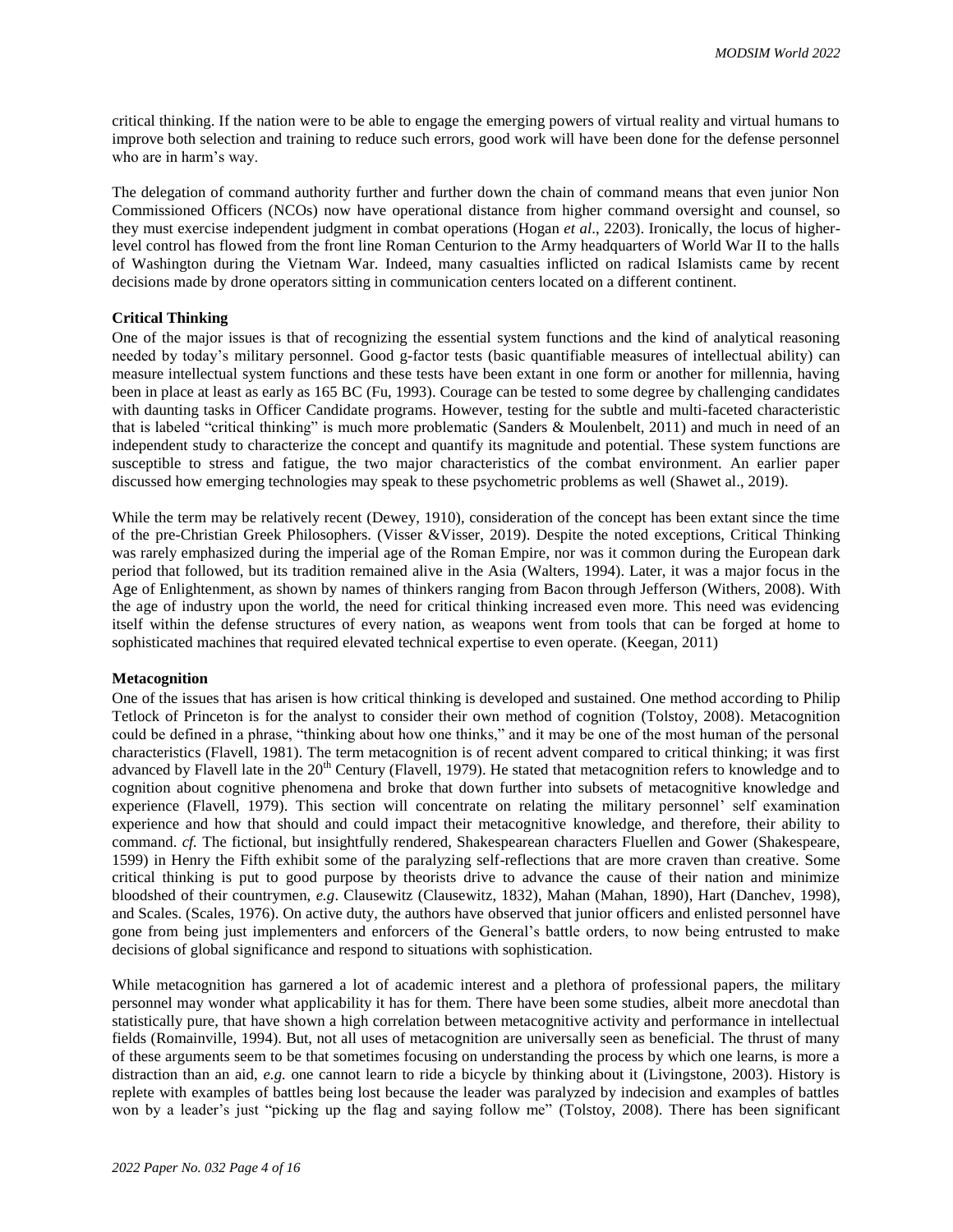discussion about times when metacognition is not productive (Math. Educator, 2020). One might think of Tolstoy's counter-example of instead of picking up the flag, a person analyzed the situation, threw down his weapon and said "Flee!". Being alerted to such issues, the authors maintain it is a vital skill for the warfighter, based on operational defense experience and on significant scholarly study.

#### **Natural Language Processing**

Another discipline, more associated with artificial intelligence than cognition analysis, Natural Language Processing (NLP) composes "an area of development and application that explores how computers can be used to understand and manipulate natural language (text or speech) to do useful things" (Chowdhury, 2003).Using this definition within the context of virtual environments, NLP tools use computer technology to recognize voice input, analyze voice tone, provide lifelike conversation, retrieve information, and many other applications, in combination with machine learning. Recent developments in NLP allow "a single convolutional neural network architecture that, given a sentence, outputs a host of language processing predictions: part-of-speech tags, chunks, named entity tags, semantic roles, semantically similar words and the likelihood that the sentence makes sense (grammatically and semantically) using a language model" (Collobert & Weston). This is central to cognition studies presented below.

## **CONSIDERATIONS AND ASSUMPTIONS**

#### **Definitions**

"Critical Thinking" is a term for which many people have significant experience, but little need or opportunity to consider the precise definition of the term. The authors see this as a critical and fundamental issue, as a generally accepted definition is required, both to study the issue and to validate and make use of the development into the issue. A search has not found definitive evidence of either the recent advent of the concept or an identifiable originator as champion or of the term to whom one could turn to define it. A straight forward approach may be to rely on reference sources. Critical thinking is: "The application of logical principles, rigorous standards of evidence, and careful reasoning to the analysis and discussion of claims, beliefs, and issues." (Wiktionary, 2020). Critical thinking may be one of those concepts that is better understood in the abstract. When considering a different term, Justice Potter Stewart opined: "… I know it when I see it …" (Tetlock & Gardner, 2016). This development effort was not designed to pass statistically rigorous standards; it was merely an attempt to reconcile a more casual approach to reassuring the authors they were not just responding to their own narrow views and limited experience. Other analysts have suggested the work of Moore is illuminating (Moore, 2013)

This instrument was in no way intended or designed to be statistically compelling evidence in support of an articulated thesis. It was instead a working document to aid the developers in their work. The instrument remains online and the developers continue to value and to seek input on the issues covered therein. The reader is invited to contribute to this work by participating in the survey. The time required is about five minutes is most conveniently taken on a large screen device rather than a smart phone. Data is not associated in any way with the name of the

|                         |                                                                                           | <b>Opinion Survey</b>                   |                             |                    |                  |                                   |
|-------------------------|-------------------------------------------------------------------------------------------|-----------------------------------------|-----------------------------|--------------------|------------------|-----------------------------------|
|                         | Please respond to the following statements indicating how you feel about them.            |                                         |                             |                    |                  |                                   |
|                         | <b>Statement</b>                                                                          | <b>Strongly</b><br><b>Disagree</b>      | <b>Disagree</b>             | <b>Neutral</b>     | Agree            | <b>Strongly</b><br>Agree          |
| 1                       | Critical thinking is an ability that can be distinguished from<br>intelligence.           | $\circ$<br>Strongly<br>Disagree         | $\alpha$<br><b>Disagree</b> | $\circ$<br>Neutral | $\circ$<br>Agree | $\circ$<br><b>Strongly Agree</b>  |
| $\overline{z}$          | Critical thinking is vital to planning, command, tactics and<br>strategy.                 | $\Omega$<br>Strongly<br>Disagree        | $\circ$<br>Disagree         | $\circ$<br>Neutral | $\circ$<br>Agree | $\circ$<br><b>Strongly Agree</b>  |
| $\overline{\mathbf{A}}$ | Demonstrable critical thinking should be a requisite for<br>advancement or promotion.     | $\Omega$<br>Strongly<br><b>Disagree</b> | $\circ$<br>Duaaree          | $\circ$<br>Neutral | $\circ$<br>Agree | $\circ$<br><b>Strongly Agree</b>  |
|                         | Please evaluate the following ten terms as to<br>whether they indicate Critical Thinking. |                                         |                             |                    |                  |                                   |
| $\ddot{\phantom{1}}$    | Absence or mastery of emotion and fear.                                                   | $\circ$<br>Strongly<br><b>Disagree</b>  | $\circ$<br>Disagree         | $\circ$<br>Neutral | $\circ$<br>Agnee | $\Omega$<br><b>Strongly Agree</b> |
| s                       | Disciplined and steady thought.                                                           | $\Omega$<br>Strongly<br>Disagree        | $\circ$<br><b>Disagree</b>  | $\circ$<br>Neutral | $\circ$<br>Agree | $\circ$<br><b>Strongly Agree</b>  |
| 6                       | Willing to follow a hunch.                                                                | $\Omega$<br><b>Strengly</b><br>Disagree | $\circ$<br>Disagree         | $\circ$<br>Neutral | $\circ$<br>Agree | $\circ$<br><b>Strongly Agree</b>  |
| $\overline{7}$          | Recursive fact and counter-fact analysis.                                                 | $\circ$<br><b>Strengly</b><br>Disagree  | $\circ$<br><b>Disagree</b>  | Ö<br>Nestral       | $\circ$<br>Agree | $\Omega$<br><b>Strongly Agree</b> |
| $\overline{\mathbf{x}}$ | Rigorous openness to novel concepts.                                                      | $\circ$<br>Sevengly<br>Disagree         | $\circ$<br><b>Disagree</b>  | $\circ$<br>Neutral | $\circ$<br>Agree | $\Omega$<br><b>Strongly Agree</b> |
| ۰                       | Recognition and rejection of social pressure.                                             | $\Omega$<br>Strongly                    | $\circ$                     | $\circ$            | $\circ$          | $\circ$                           |

**Figure 1. Informal Ethnographic Survey on Critical Thinking**

persons responding to the poll. The URL is: www.hpc-educ.org/Danz/CrtThnkSurvRedirect.html

A survey a diverse group of military personnel was conducted. There was no ability to do a carefully circumscribed and statistically sophisticated study, value was still to be realized from conducting an ethnographic study of a small number (n=<100) of veterans. An instrument was designed to seek input on the definition of the term "critical thinking," observable indicia of it, and its relative value in military service. 38 veterans, E-5 through O-8 , were invited to participate.

Participants were further asked to invite veterans and civilians they knew that would be likely to respond. This technique is called "snowball sampling"; many feel these surveys have both limitations and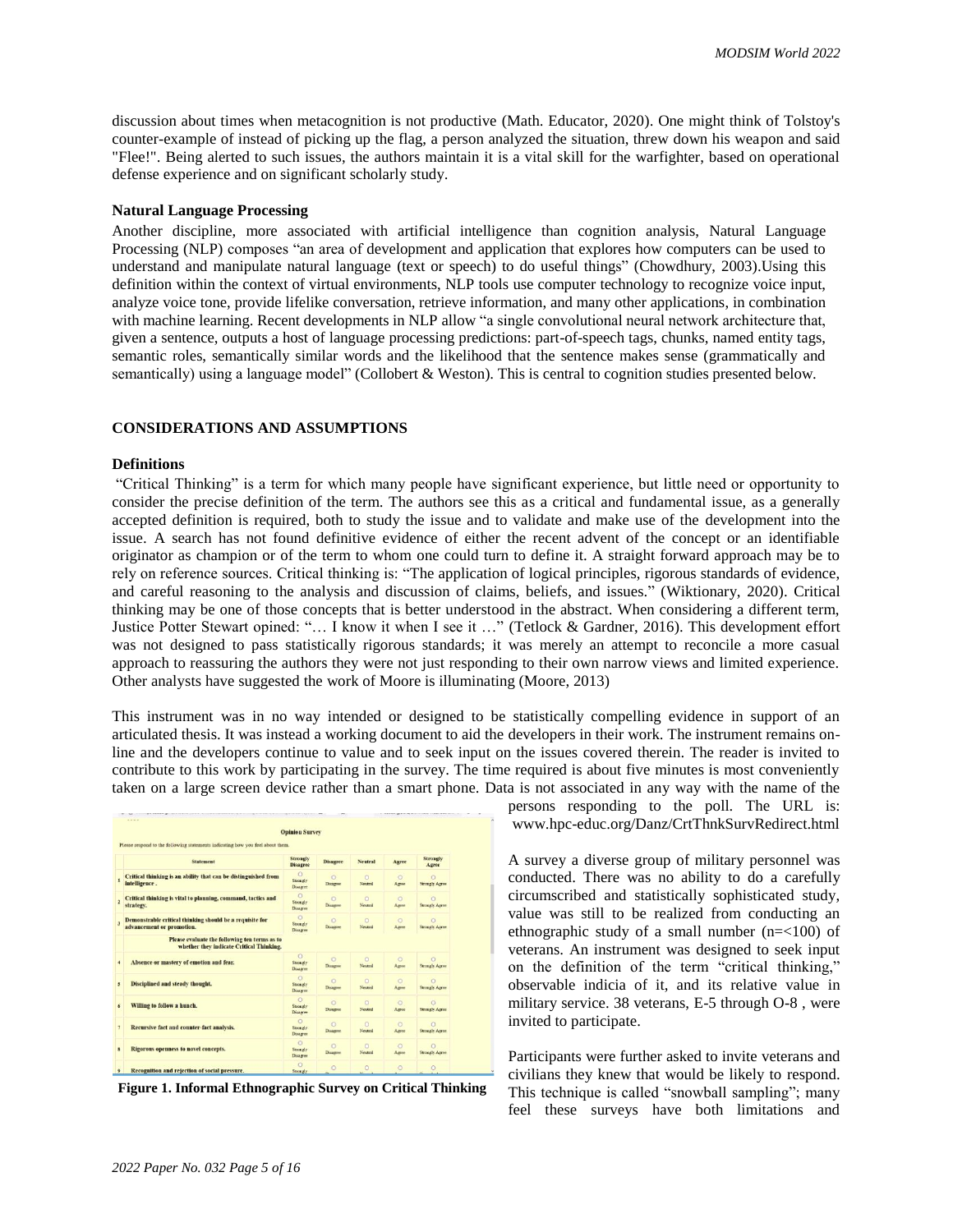legitimate uses (Noy, 2008). The survey consisted of a brief introduction, collection of demographic data, four questions on term familiarity and a 13-item Likert-style survey about critical thinking. That was followed by text boxes about the issues under consideration. HTML "forms" for the page and PHP code for the data management. The top of the survey instrument appears in Figure 1.

The data management program first checks for completion and then evaluates the Likert data for non-compliance (*e.g*. no answers or all Likert answers the same value.) Discrepancies are noted and the participant is invited to go back one page and complete the form. While there is no rigorous security to prevent specious data being maliciously

**Your Data:**  $A\alpha e = 35 - 40$ Service Branch = USA Current Rank = None If commissioned, your path: None Education Level = BS  $Gender = Male$ Your familiarity with term 'Critcal Thinking' = Never heard the word used The importance of Critical Thinking was listed as: = Not Important Your sense of how well defined the term was: = Never Seen Your own vision of the term was: = Never Considered Likert Scale Responses: 1. Critical Thinking different from Intelligence - Strongly Disagree 2. Critical Thinking is vital - Disagree 3. Should be factor in advancement - Neutral 4. No Emotionality - Neutral 5. Disciplined Analysis - Disagree 6. Follows hunches - Neutral Recursive Analysis - Disagree 8. Open to Novel Ideas - Neutral 9. Rejects Social Pressure - Disagree 10. Relies on Intuition - Neutral 11. Inclined to Quantify - Neutral 12. Avoids Disruption - Disagree 13. Considers Context - Neutral  $I$ sues comment =<br>Examples of Critical Thinking =  $Commonents =$ Submited at 10.57:2 on 05/10/20.

**Figure 2. User response display**

submitted, the program has a function, which checks to see if the input internet address is the same as the current one, in which case a pop-up window advises the user to contact the *webmeister* to resolve the matter.

The data submitted, along with the text, was forwarded via eMail to the team for consideration and analysis. This function also had the benefit of providing a back up of the data, retained on the eMail server, should something go awry and the data files themselves be lost for any reason. Of the 38 invitees, no one reported technical issues pertaining to or complaints about the survey. As data is still being collected, updated data will be provided at the paper's presentation in early December and available from the development team after the conference.

The users' answers were then reflected back to the user as is shown in [Figure](#page-5-0) 2 to the left. This page ended with an expression of the developers' thanks and a reminder for the participant to contact other potential participants for their submission.

<span id="page-5-0"></span>Most of these early responses submitted did not include any input in the three closing text boxes. The reason for this is not certain, but many of the participants had sent the developers personal eMails and two even made phone calls. As the snowball effect takes hold, more responses in the text boxes may occur. In order to facilitate the more direct method of response, more contact data was added to the user response confirmation page. The PHP data management program stored the raw data, with the exception of the suggestions additions and examples from the closing three text boxes. It was determined that there was no need for an elaborate relational data base. The content from the three text boxes, were requests for Other Characteristics, Examples of critical thinking or the lack thereof, and Suggestions, were collected This reflected a main goal: hearing what a broader group thought rather than just relying on the team. The effort did not seek to show any proof of a particular thesis or any characterization of an entire defense community. The data were kept in a comma separated values (CSV) flat file.

The issue of whether the need for critical thinking and enthusiasm about this issue is worthy of further study is being analyzed. A more sophisticated instrument, a better focused set of questions and a new look at project goals may result in ascertaining a wider mandate to pursue augmented training or a focused education initiative. One of the participants did report an effort in the US Army to address this issue and contact with that effort will be initiated.

The next issue was how to make sense of the data. As already noted, the first insight was a confirmation and quantification of how important this issue is to the American military personnel. But the target issues themselves required some more detailed consideration. In this paper, the analysis is not the main thrust of the paper, so only the raw data amalgamations will be reported. The data and the more informal insights to be drawn therefrom are left to the reader alone to evaluate and internalize. The team felt well-served by this bolstering of their own impressions and that of the previous scholars who had addressed these issues. Term familiarity responses are set forth in Table 1.

| <b>Familiar with term:</b>  | Term Importance:  | Definition experience:   | Own vision of term: |
|-----------------------------|-------------------|--------------------------|---------------------|
| 4 Never heard the word used | 11 Not Important  | 10 Never Seen            | 4 Never Considered  |
| 4 Have heard others use it  | 0 Interesting     | 4 No Consensus           | 2 Nebulous          |
| 16 Have used it a little    | 24 Useful Concept | 19 Competing Definitions | 23 Open to new      |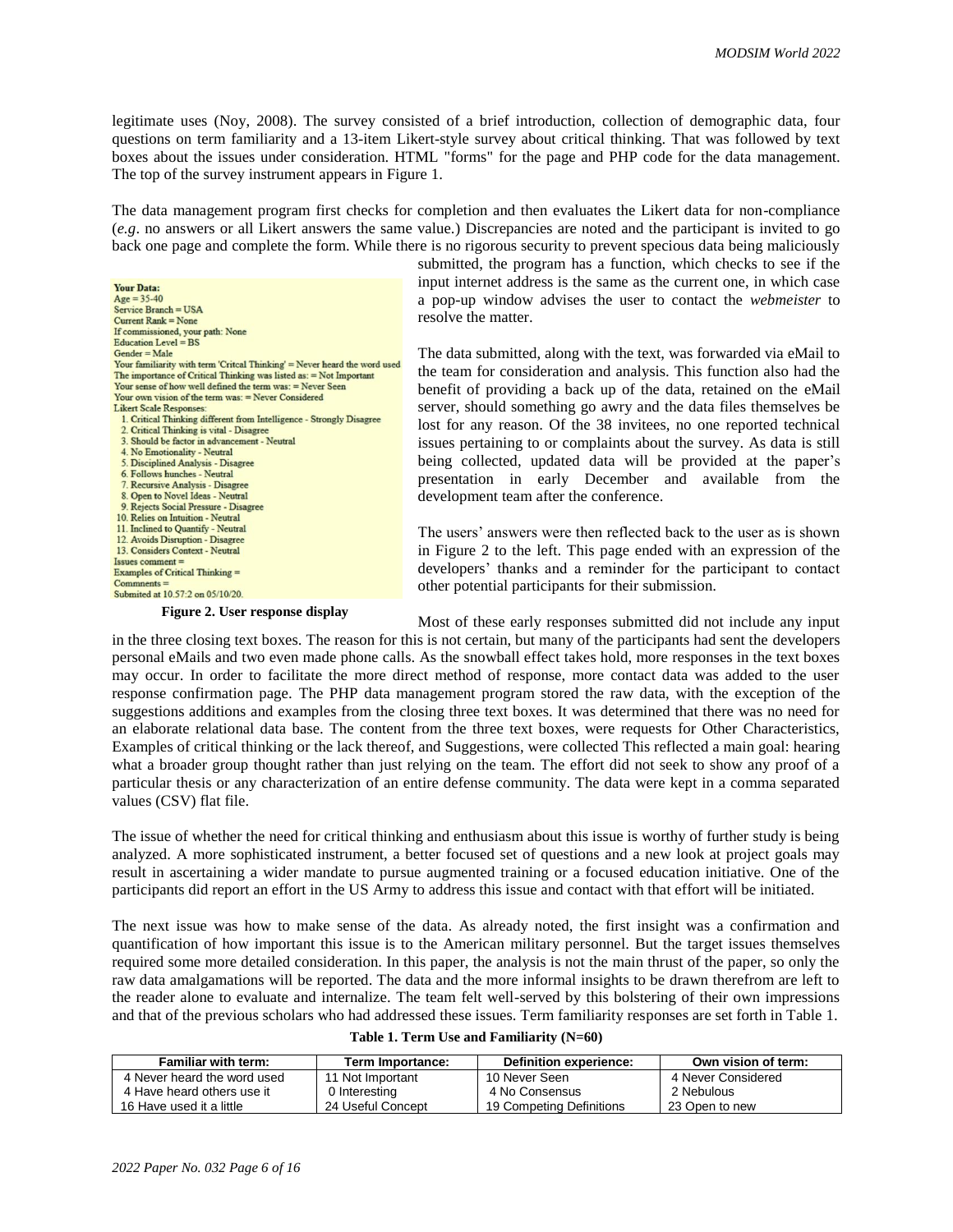| 20 Used it and am interested  | 0 Important to Others | 27 Mine Evolving         | 11 Will Adopt Others     |
|-------------------------------|-----------------------|--------------------------|--------------------------|
| 6 Deeply Involved             | 15 Important to me    | 0 Well defined consensus | 20 Comfortable with mine |
| 10 Participated in Discussion | 10 Vital to all       | 0 Universal Term         | 0 Committed to mine      |

In analyzing the survey respondents' evaluation of the characteristics offered, it was noted, somewhat to the surprise of the authors, that there were a significant number of respondents who were open to accepting intuition and willing to follow hunches as valid critical thinking processes. This had not been foreseen by either the officers or educators. This again is reflective of the need to better define the standards used in term definition and quantification metrics. Such common understanding, as fraught with the perils of disagreement they may be, are important in the authors' analysis of the issues of concern to the standards' community. An example may be a concept such as Intelligence Quotients; even while that concept is condemned by many; it is a generally accepted and useful standard of an abstract capability and its evaluative instruments. Some other early impressions were confirmed as in Table 2.

| <b>Characteristics</b>                        | Strongly<br>Agree | Agree | <b>Neutral</b> | <b>Disagree</b> | <b>Strongly</b><br><b>Disagree</b> |
|-----------------------------------------------|-------------------|-------|----------------|-----------------|------------------------------------|
| Critical Thinking different from Intelligence | 31%               | 49%   | 17%            | 3%              | $0\%$                              |
| Critical Thinking is vital                    | 74%               | 26%   | $0\%$          | $0\%$           | $0\%$                              |
| Should be factor in advancement               | 34%               | 40%   | 26%            | $0\%$           | $0\%$                              |
| No Emotionality                               | 6%                | 46%   | 20%            | 14%             | 14%                                |
| <b>Disciplined Analysis</b>                   | 49%               | 49%   | 3%             | $0\%$           | $0\%$                              |
| Willing to follow hunches                     | 11%               | 40%   | 34%            | 14%             | $0\%$                              |
| <b>Recursive Analysis</b>                     | 37%               | 51%   | 11%            | $0\%$           | $0\%$                              |
| Open to Novel Ideas                           | 40%               | 43%   | 3%             | 14%             | $0\%$                              |
| <b>Rejects Social Pressure</b>                | 29%               | 54%   | 14%            | $0\%$           | 3%                                 |
| Relies on Intuition                           | 6%                | 40%   | 17%            | 29%             | 9%                                 |
| Inclined to Quantify                          | 31%               | 51%   | 11%            | 6%              | $0\%$                              |
| <b>Avoids Disruption</b>                      | 11%               | 17%   | 26%            | 37%             | 9%                                 |
| <b>Considers Context</b>                      | 40%               | 34%   | 26%            | $0\%$           | 0%                                 |

|  | Table 2. Likert Survey Responses (N=60) |  |
|--|-----------------------------------------|--|
|  |                                         |  |

#### **Current Pedagogies**

There are three recognized pedagogies that have shown promise in inculcating both metacognition and critical thinking. For want of a better set of terms, this paper will discuss these three as: Didactic, Socratic and Constructivist. These terms are commonly used, but just as commonly are disputed as to what they mean and how they should be used. However, for this paper to proceed, it is necessary to have an understanding about the terms that are to be employed here. For that reason, the following comments are offered, not to resolve the competing issues, but to define how the terms will be applied in this paper. In an artificially plain-language format, the Didactic method will be taken to mean that situation in which a "knowing entity" has information needed by an "unknowing group" and resolves that issue by telling the "unknowing group" the needed information. This approach is intuitive and is commonly available in the classroom and is often called the "lecture method" (Paulet al., 1997). Socrates found this method fell short of creating the future ability for the student to learn and unduly made the student reliant on the teacher. His Socratic method was based on propounding a series of challenges to the "unknowing entity", thereby forcing them to learn the truth on their own. This allowed them to be better able to learn things they did not know now, but would need to know in the future. This approach has many benefits, but is difficult to use and is not facile in subjects such as teaching calculus, which is significantly more complex and abstract than is learning how to be a Greek citizen in 400 BC. The last method we shall address is Constructivism. That term will be used to identify the approach that has the "knowing entity" creating a series of tasks or challenges designed to cause the "unknowing entity" to have to master the needed skills in order to achieve the identified goal. This method can be understood to use the goal-driven activities in a germane environment in the place of the incisive questions of the Socratic master (Ng'ambi & Johnston, 2006). All three methods have their strengths, weaknesses and hazards.

There are recognized approaches to using all three of the pedagogies mentioned above to inculcate both critical thinking and metacognition. The Didactic approach works by training the student to memorize and then invoke a set of rules. These rules are on the order of: establish the situation, identify the challenge, consider a solution, review supporting facts for this solution, consider opposing facts, implement the solution, test, evaluate, and repeat the cycle (Vallillee, 1968). There is some supporting evidence that this track is not only effective, it has been shown to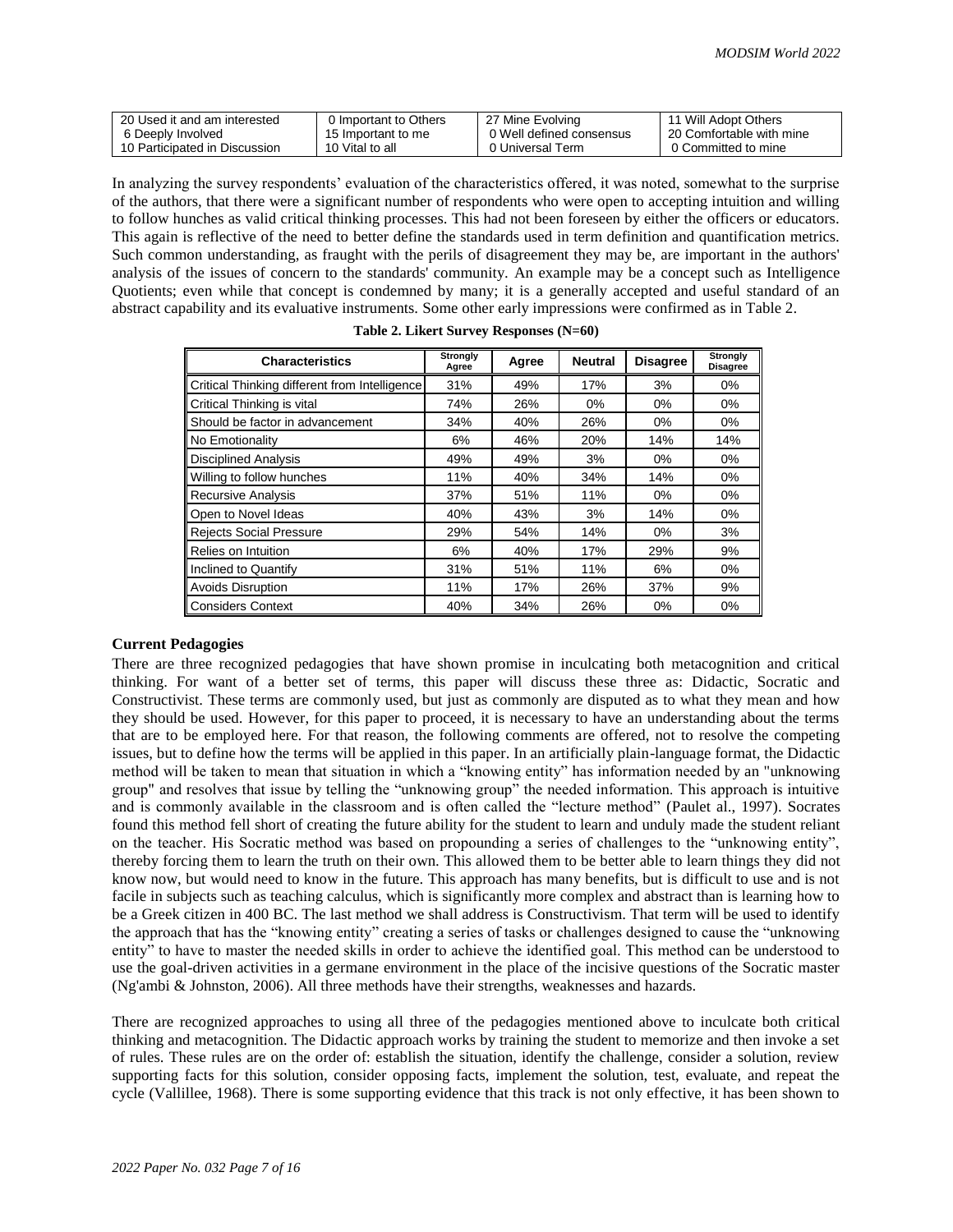be durable (Heijltjeset al., 2014). The Socratic Method naturally and profoundly establishes critical thinking and metacognitive skills to provide the student a defense against the incessant grilling by the Socratic mentor (Matthews, 1998). The authors are more in accord with the adherents of the Constructivist approach who would endeavor to attain the same result, suggesting that getting to the same place by putting the student into a situation more like that they would face outside of the walls of academe. This result may be even more likely to find applicability in the high stress combat environment (Zajda, 2018).

If these approaches are known, one may ask why they are not being implemented. There are hurdles that have to be overcome for them to work. These hurdles may be manifold, but they must be overcome. Without presuming to establish them in an exhaustive way, the following is intended to identify some major impediments to each of the three previously listed pedagogies. Taking them in the order mentioned above, one of the major weaknesses of the Didactic method is its focus on the Didacts themselves and the isolation of the students from the life that awaits them. A common complaint comes from iconoclastic educators like John Taylor Gatto. They have long held that any education system that is singularly centered on the students' satisfying their teachers will fail in imparting any sense of applicability of mastery of the subject (Gatto, 2002). This also may doom any sense of motivational immediacy in the students. The authors experience is that there has been a manifest failure of the Writing Across the Curriculum movement in the US, which is strong evidence that that teaching a skill detached from a real-life goal may not obtain after the school bell rings. The Socratic Method avoids many of those pitfalls, but every top Law School in the country will attest to the difficulty of finding effective Socratic professors. The other issue is the small class size required to adequately implement this method, especially difficult in the DoD, with its hectic operations schedules and geographic dispersions. Constructivism also speaks to some of these issues, but also has trouble with the need for hero teachers, small instructional cohorts, and creative instructional-environment creators. Staffing, scheduling, sustaining, and assessing any new approach will potentially be facilitated by the emerging technologies of the computational sciences, as discussed below.

Another approach that would also be enhanced by the implementation of virtual human teachers, tutors, and testers is the reawakened interest in the multidisciplinary and multipedagogy approach known at the Trivium and Quadrivium (Hepner, 2015). Based on the curricula of classical education, the Trivium consists of the liberal arts study of grammar, logic (or dialectic) and rhetoric followed by the more advanced study in the Quadrivium of arithmetic, geometry, astronomy and music (Littlejohn & Evans, 2006). The Trivium seems particularly well suited to enhancing both critical thinking and metacognition. The interest in this resurgence of a more classical approach to inculcating critical thinking was championed in the early 20<sup>th</sup> Century by Charlotte Mason and has a growing number of adherents (Anderson et al., 2004), especially in private schools. The Trivium/Quadrivium approach focuses on the students' development of a generalized metacognitive and disciplined approach to analysis in a realworld exploration paradigm. It includes a recognition of the benefits of the discipline of the memorization of classical literature segments and the appreciation of the fine arts, especially the benefits of the connection of the study of music with the mastery of the mathematical skills (Barroso et al., 2019). The implementation of the Trivium/Quadrivium multi-pedagogy requires the unique ability to switch rapidly from Didactic to Socratic, a capability that may be more effective if provided by computer agents than by many classroom instructors, as discussed below.

# **COMPUTER AGENTS AND VIRTUAL HUMANS**

#### **Current Status**

The work described below supports the notion that there is a large and growing capability in simulation, virtual humans, global communication, and computer agents. This work suggests that all of these are highly probable as detours around the hurdles and liberty from the constraints mentioned above. Before the paper examines how, it would be appropriate to outline some of these technologies, both in terms of where they are and where they are going. The above survey is of impediments to the more effective inculcation of critical thinking and metacognition. They seem to fall into three basic categories:

- lack of ability to provide individualized germane and motivating educational learning environments,
- lack of availability of individual attention 24 x 7, and
- paucity of dynamic, charismatic mentors, tutors and instructors.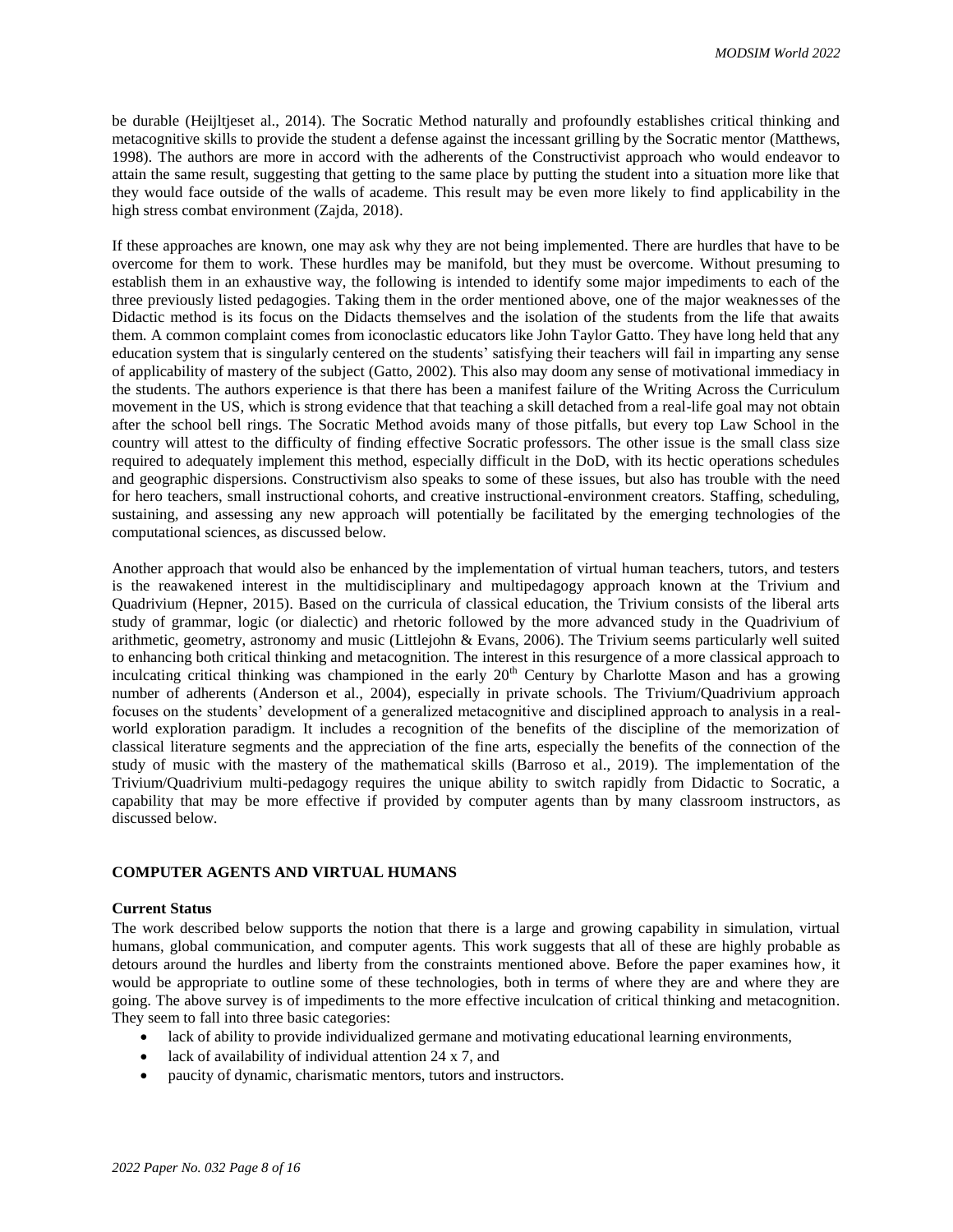Current development is being driven by expanding technologies. A seemingly unfettered stampede of new technologies replace and make obsolete technologies that the public hardly had a chance to adopt (Christiansen, 2013). There have been advances in the responsiveness of virtual humans, the two-way transmissions of data and images with reduced latencies, increased data transmission bandwidths, Natural Language Processing accuracy, Artificial Intelligence (A/I) usefulness and neural net training efficiency. On the hardware side, General Purpose Graphics Processing Units (GPGPU's) have provided computational headroom for increasingly human-like behavior.

There are applications of these technologies in everyday use in the civilian world. In many ways this has led the development of system functions that the DoD can exploit in real-time. Anyone who has served in the military can tell of occasions in which the civilian world had better, more durable, cheaper and more useable products than the military. Establishing the need for implementing these system functions to address the current DoD issues is the first step in future advances in national security. The technologies which are being addressed here are not just abstract visions for the future, *e.g*. NLP allows for the hands free oral-speech access to virtually any factoid in the world with latencies of just a few seconds. High resolution images and videos are available at any time via networking infrastructures.

#### **New Capabilities**

Many of the potential hurdles to advancing these new technologies seem to be beyond the reach of current computer capabilities, both in hardware system functions and software sophistication. (Yao *et al*., 2018). The advent of promising emerging technologies and approaches is worthy of consideration here. The author's experience in military training roles, is that to produce defense utility, training a "virtual human" should be orders of magnitude faster than that necessary to develop and field live human instructors. The major impediment here is the long neural net training times for so complex a set of behaviors. The amount of material to be input and then recursively looped through a training algorithm presents a daunting obstacle for sophisticated behaviors like graceful conversation initiation.

A novel software approach to data analysis is Deep learning, which uses layers of computational units to learn data representations at multiple levels of abstraction. This may emerge as the leading methodology for developing NLP applications (Young et al., 2018) & (Pouyanfar *et al*., 2018). The reader not familiar with the terminology in this discipline may benefit from a short introduction into terms and methods. One of the basic concepts in this field is that of Convolutional Neural Network (CNN). Word vector representation or word embeddings learned using neural networks capture the meaning of words by embedding similar words closer to each other in vector space (Mikolov *et al.*, 2013). Distance and relative direction of words can capture semantic meaning. The word for queen can be approximated using vector arithmetic: queen  $=$  king  $-$  man  $+$  women. These word embeddings form the basis for input to deep CNN networks for a variety of NLP applications, including topic classification and sentiment analysis. In question answering (QA) applications CNN's are used to select semantically similar answers from an existing knowledge base. CNN processes sequential data, such as sentences, by using windowing, but the window size is fixed at training time. Word context outside the window is ignored. Recurrent Neural Networks (RNNs) are designed to processes sequence data. RNN adds feedback loops into the neural network, which enables it to retain state information and process variable length of input sentences. A popular recurrent network is Long Short-Term Memory (LSTM), which introduced the notion of input, output and forget gates to regulate the flow of information (Hochreiter & Schmidhuber, 1997). This ability to remember long distance information enables LSTM to perform well in applications like natural language translation and in facilitating dialogue systems.

Digital computing has many physical limitations that have, as yet, not been overcome (McGettrick, *et al*., 2006). One of the alternatives frequently offered is Quantum computing. It has been seen as an improvement to digital computing since the Nobel Laureate Richard Feynman published his seminal paper in 1982. In that paper he held

<span id="page-8-0"></span>

**Figure 3. Case size image**

that: "… with a suitable class of quantum machines you could imitate any quantum system, including the physical world." (Feynman, 1982). Quantum Computers do not use binary bits; they use qubits, which can represent multiple values simultaneously. This gives an almost unimaginable power in certain areas, but yields only probabilistic results. There is one operational design on the market: while not a general purpose quantum computer, this machine requires extremely cold temperatures (15 milliKelvin) to create a useable quantum effect (Lucas *et al*., 2013).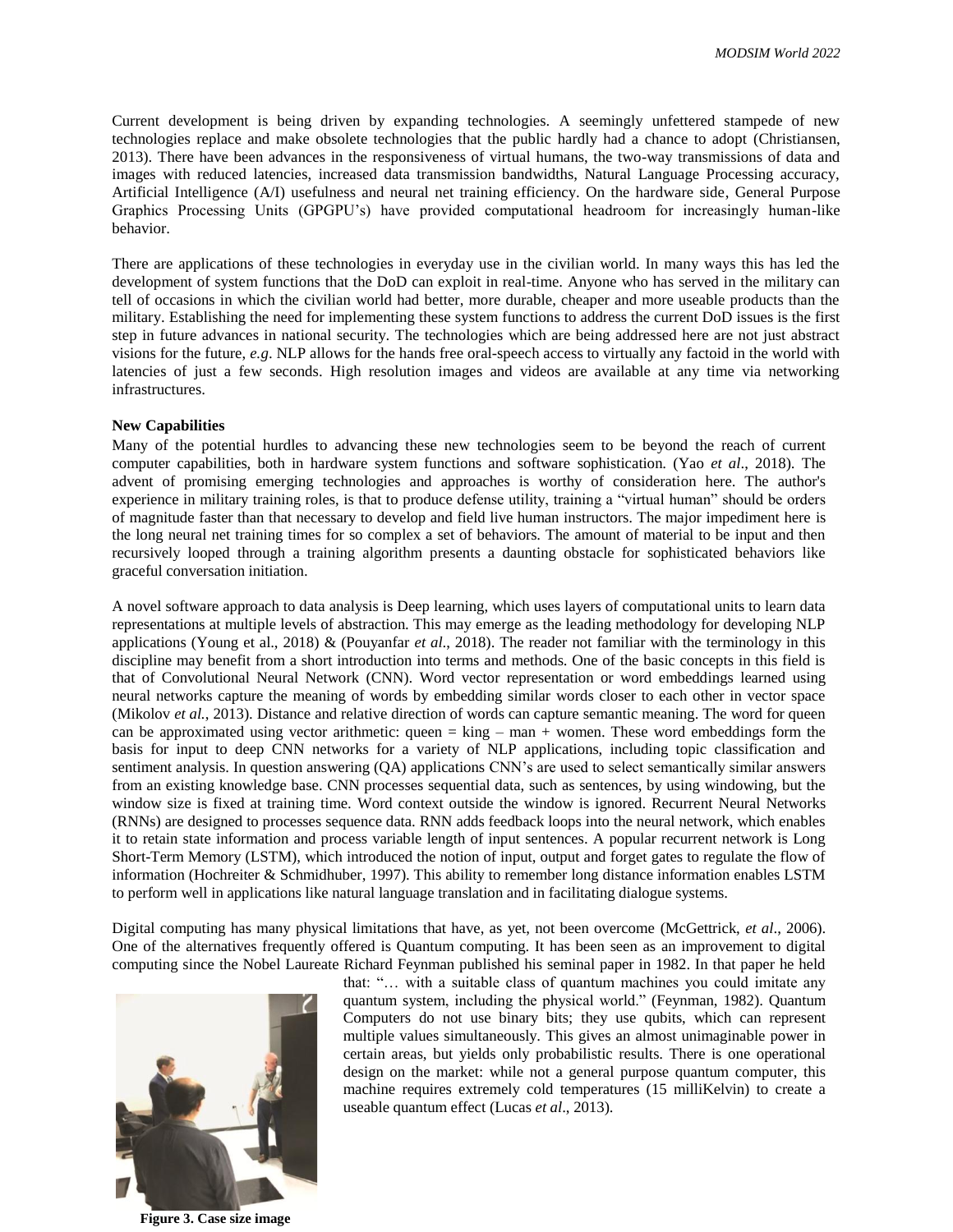At the quantum computing center in Marina del Rey California there is a D-Wave open-system adiabatic quantum annealer that is capable of sampling from Boltzmann machine network with loops, specifically chimera graphs. Although the current machine has a limited number of qubits  $(\sim 2,000)$  and intralayer connections (six), it has been shown that the extra representational power afforded by these extra edges can decrease the training time and improve learning (Yao *et al*., 2018). This advance should enable more realistic and "human" virtual computer agents, especially when the number of qubits and interconnection pathways increases. These advances are significantly interesting and have attracted inquiries by government agencies, often about size, which is shown in [Figure](#page-8-0) 3 to the left.

Widely used generative networks include auto-encoders, deep belief network (DBN), Deep Boltzmann Machines (DBM) and Generative Adversarial Networks (GAN) (Goodfellow *et al.*, 2014). GANs can generate photo realistic faces (Karras *et al*., 2019), as well as novel paintings (Elgammal *et al*., 2017) and could also effectively enhance virtual humans. Please review the cited work for more detailed explication of advances.

#### **Use in Other Domains**

Experience has shown that, not only are there a range of military situations, technologies (Burmaogla, 2018), and organizational hierarchies, but these are becoming more dynamic, more complex and more transitory (Kott & Perconti, 2018). In response to this unremitting flow of new technologies over the course of a career, it seems most important to focus analyses on successful approaches, more than specific platforms and units. The insights from a system, proffered to facilitate a Squad Leader's optimal control over a unit made up of human and non-human combat entities, may also illuminate how to best approach the control of an Unmanned Aerial Vehicle (UAV) pilot over a flight of Unmanned Aerial System (UAS) aircraft. Interoperability may not be universally feasible, but experience dictates a cautionary admonition not to become too insular, but remains open to other services' advances in the human/non-human interfaces (Gong *et al*., 2001).

Another dimension of extensibility is the dual-use interest held by DoD development organizations. The issues discussed in this paper would be immediately extensible into civilian first responder contexts, but that may only be the beginning, providing a more human-like interface, critical in high stress situations, may have similar benefits in other important functions. One of these functions could be counseling, such as demonstrated in the SimCoach project (Rizzo *et al.*, 2011), another may be assessment (Stewart, 1964) and yet another may be instructional environments, (Elstad & Davis, 2017. Additional implementations will no doubt occur to the reader. This paper asserts that it is incumbent upon the developers to abstract, identify, define and communicate their insights and approaches in this field, avoiding the tendency to focus solely on the task before them.

#### **Progress in Virtual Humans**

One useful emerging, technology is that of Virtual Humans. As that term is used in this paper, a wide range of virtuality is accepted, including using computer-selected video clips of a live human. A VH is a creation in virtual reality portrayed by an avatar which attempts to recreate the appearance, voice, feel, and interaction that a live human would produce. Using the advances in several new technologies, including natural language processing (NLP), virtual reality (VR), computer-generated imagery (CGI), machine learning, and virtual learning, live teachers can be presented. The uses, as well as the limits, of these tools are becoming evident, *e.g*. developers have developed programs that have been shown to be effective, *e.g.* SimCoach, New Dimensions in Testimony (NDT), PAL3, and others (ICT, 2019). These are studied as learning sciences, medical VR, mixed reality, narrative, social stimulation, virtual humans, and vision and graphics. The user interface has many forms, e.g. input via microphone, typed-text, menu options, *etc.* (Davis *et al*., 2020).

#### **Early Evaluations**

The SimCoach saw really gratifying advances in an automated computer agent. The SimCoach kept veterans on the phone longer for therapeutic sessions than did live counselors. PTSD patients talked longer and about more sensitive topics. In New Dimensions in Testimony, the two-way conversation in a museum were so life-like that the museum patrons started treating the electronic image like a human, weeping at the survivors tales of the death camps and even apologizing to the "survivor," which was actually and obviously a recorded holographic image. Mentor Pal was a different, 2D approach and the students who were counseled by the virtual mentors gave the program very high marks for the computer agents' "conversationality." (ICT, 2019) Despite these successes, the question may be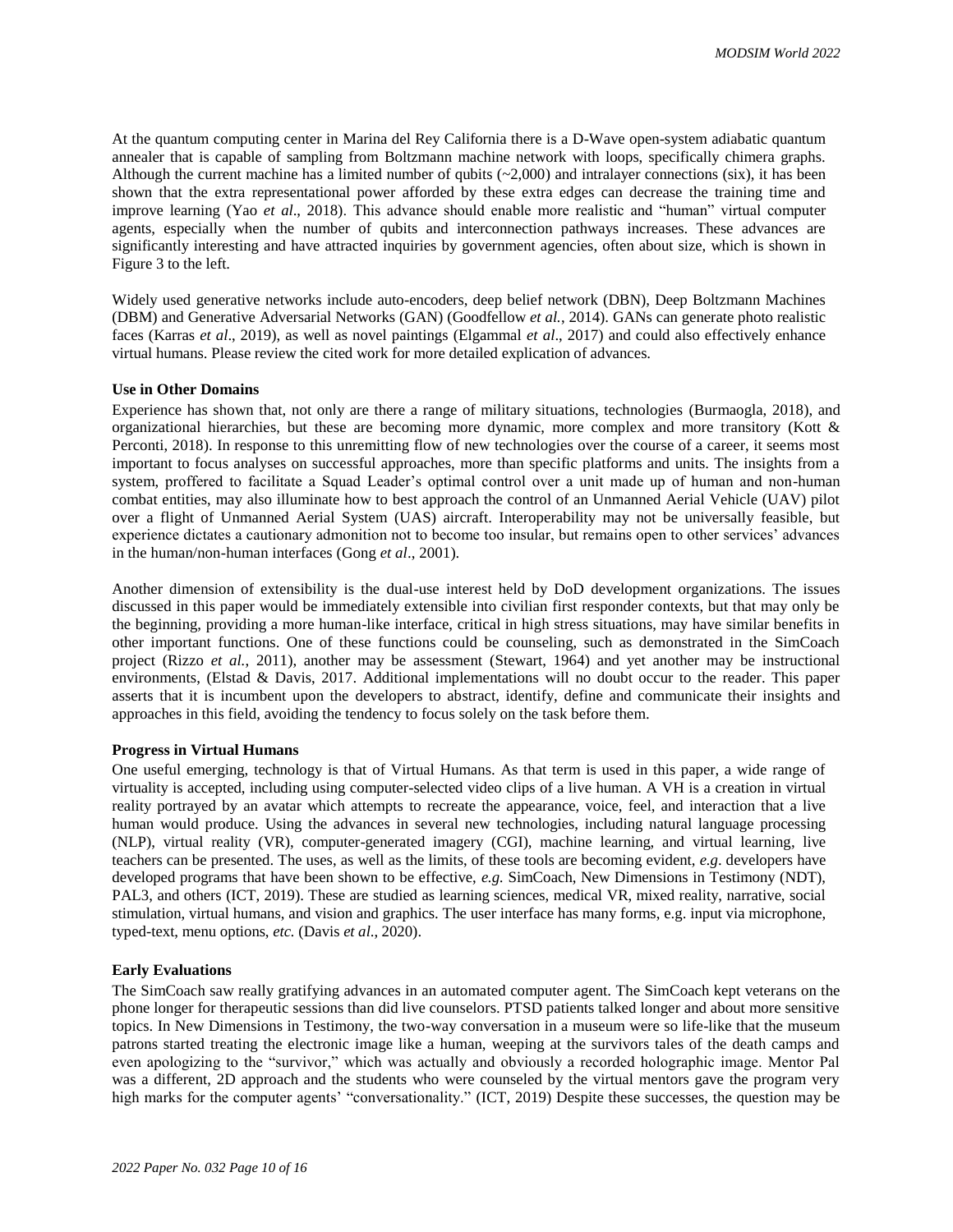raised as whether this technology could be implemented to achieve the announced sophisticated goals of this paper. Most of the issues considered here have been analyzed and there is confidence that today's technology could easily be adapted to new uses such as training and counseling. Experience in such programs as PAL<sub>3</sub> AI has revealed no issues that might preclude implementation.

# **RETHINKING CRITICAL THINKING AND METACOGNITION**

### **Considering Limitations**

Naturally, there are always risks in a new approach and there is always the unexpected, but considering the issues faced in other programs, the developers can see no real issues in the way of extending the existing system functions over into a critical thinking/metacognition trainer or mentor. Time, staffing and effort are needed, but there are no apparent constraints to a full implementation by any competent organization. This is not to ignore the challenges to be met. Whether using a video-clip approach or an animated avatar approach, the success cannot be guaranteed until the prototype is demonstrated.

One issue is the need for hero teachers to be models or actors to create the data-base of potential answers. Assessing and presenting on-screen "presence" has always been a gamble, but the tried and true methods of the entertainment industry can be applied these efforts. It has been learned that vivacious and attractive people in person-to-person meetings typically translate well into on-screen personalities. Prudence requires that diversity issues must be studied and addressed. The investment in creating an entire corpus of an instructor's answers is not so large as to preclude not fielding an instructor who did not exude the requisite charisma.

One challenge is developing sensors and sensitive software that can detect a "teachable moment" with the facility with which experienced teachers can recognize such an opportunity. Creating a video record, appropriately annotated in a way that alerted the computer that this was a teachable moment, would be a lengthy and daunting task. If such data were to be found or created, A/I techniques could eventually isolate the meaningful characteristics. The development team has found Table 4.1 useful in analyzing the best way to proceed. It rates the three pedagogical approaches versus the constraints outlined above. The Trivium/Quadrivium approach merges all three pedagogies. Such and approach might also admit of a consideration for standardization.

|                       | Individualization                      | 24 X 7 Access             | <b>Teacher Charisma</b>             |
|-----------------------|----------------------------------------|---------------------------|-------------------------------------|
| <b>Didactic</b>       | Classroom Size of 1; self paced        | Open class scheduling     | 1 hero teacher, but scalable to all |
| <b>Socratic</b>       | Focus questions on 1; others not idled | Mentor available globally | Private forum for challenge         |
| <b>Constructivist</b> | Different environment for each student | Pause button on situation | Different levels of coach's support |

**Table 4.1. Training Method Hurdle Matrix and Beneficial Characteristics**

## **Implementing the Best Pedagogy**

In selecting the best pedagogical approach, one of the issues to be addressed is the retention of the educational impact in the future by the subject. Would refreshers courses be necessary? How resilient would the behavior be in combat? Would these techniques be susceptible to subsequent peer pressures? Careful attention to metrics and input from professional pedagogists would be more than useful; it would be mandatory. This caveat is made with the concomitant assertion that many developers have seen these issues before and have successfully met them. As mentioned before, one of the important metrics would be assuring the beneficial retention of and utilization of the critical thinking and metacognitive skills. To truly measure that metric, longitudinal studies would be required. One technique that has been used in the past is visiting the students some period of time after their training. This was done once under the thin artifice of just wanting to know if new issues had arisen in their environment for which it was thought his new training should now succeed. Then the development team members were pleased to observe that the students implemented effective critical thinking approaches in resolving their current issues. Standard commonality of language is a *sine qua non* here.

Yet another problem may need to be addressed. The development team has witnessed, both during development and on active duty, that there is a tendency to resist any required program that interferes with either "down time" or the "real job." That has been known to dramatically reduce the commitment to utilization of the training objectives. This result is similar to the high-school students' not uncommon view of education as having no real meaningful impact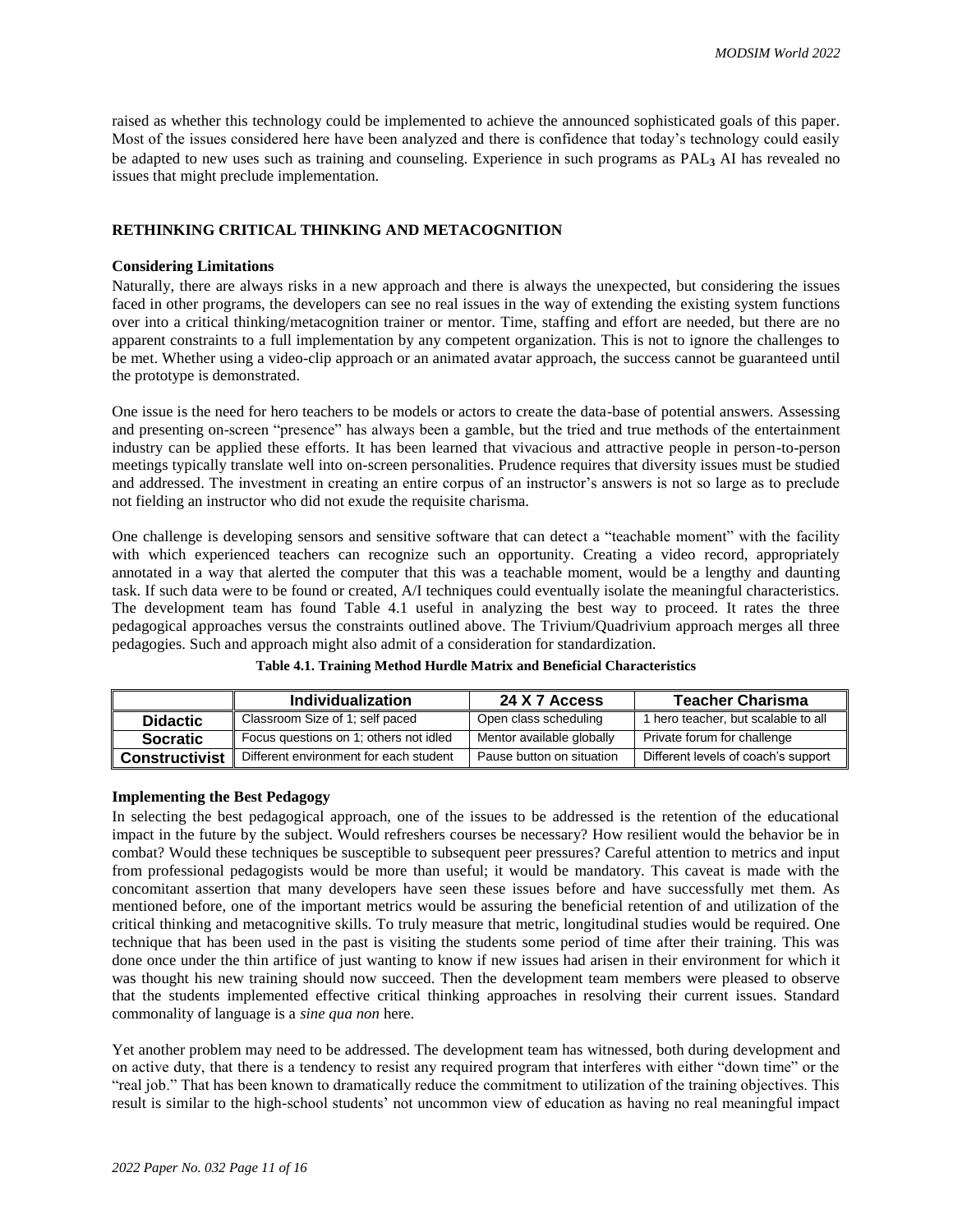on them, merely being a way that the system beleaguers them for no apparent reason and leading to their often observed goal of finishing the required courses with as little effort and as little impact on their day-to-day lives as possible. The technologies and approaches described above may allow recursive evaluation of the ability to "tailor" programs to meet each student's individual motivation foci. A/I programs are envisioned that can monitor and enhance response to individual sensitivities throughout the service members' career, driven by performance evaluation insights.

## **Measuring Success**

A major issue in this area is the lack of metrics. Without metrics, it is difficult, if not impossible, to recognize whether innovative steps are having any impact. This is an extension of the lack of consensus as to what critical thinking means. There are organizations that specialize in creating standards and psychometricians can develop tools, once they are given a set of parameters on which to evaluate their instruments. A concerted effort is required to pierce the interdisciplinary barriers still found in the military and on the campuses. Some of the emerging technologies discussed below may enable analyses that will facilitate this process, assuming new standards are used.

#### **Making Use Possible**

Experience has shown that this approach would require a significant amount of planning and forethought. The magnitude and difficulty of the design effort would depend on what was held out by the DoD program manager as required system functions. Then there would need to be a significant Validation, Verification and Test effort. The technologies cited above are workable today and the emerging technologies may make significant enhancements in both the "humanness" of the computer agents and the efficacy of the implemented pedagogical approaches.

## **DISCUSSION**

#### **Potential Contributions of this Concept**

There is a real and unmet need for critical thinking training and metacognition skills. Many of the remedial programs used in society today have devolved into bureaucratic burdens, where all too often the only metric of success is class attendance. As has been suggested above, emerging technologies may better address all of these issues and in a scalable way. The DoD environment imposes a most challenging training situation with its unpredictable operations schedule, 24-hour duty cycle and globally dispersed personnel. The global network and the computer agents' scalability, individualization, pedagogy adherence, and efficacy may well prove enabling. The path forward holds the promise of an entirely new paradigm for leveraging the best, most compelling and diverse set of instruction to prepare the warfighter by maximizing their use of intelligence, in both of the senses of that word. The authors hold that this will not be forthcoming or of optimal use unless standardization allows valid evaluation and use by all forces concerned.

The emerging system functions can be foreseen today as enablers of an even more powerful set of A/I programs to deliver a sagacious, sensitive and personable mentor, tutor and instructor 24 by 7, anywhere there is network connectivity. The data adduced above indicates that such a capability has the real potential to improve battlefield performance, reduce combat losses, regularize policy instruction and individualize training, mentoring and education. The technical feasibility of these programs has been shown already, but two issues need to be resolved before they can optimally be implemented: an acceptance by the command structures that such a program has value and the implementation of the emerging system functions of quantum computing, deep learning, A/I programs, NLP interfaces, and high-production value videotaping of charismatic and engaging virtual conversation computer agents.

All of these will require a new willingness to make individual advances available to all communities in the defense realm and a new commitment to breaking down the walls of the "silos" to foster more cross-disciplinary development. All of these can combine to finally shed the oft cited aphorism that the military personnel' commanders are always fighting the last war. As shown above, the technology is there and can be implemented,..

The need for terminology standards, standards for metrics and standards for data formats and approaches are required and an aggressive effort is required to insure a commonality of systems and measurements. In matters military, it is not just cost and efficiency that are of concern; lives, missions and national survival may be at risk.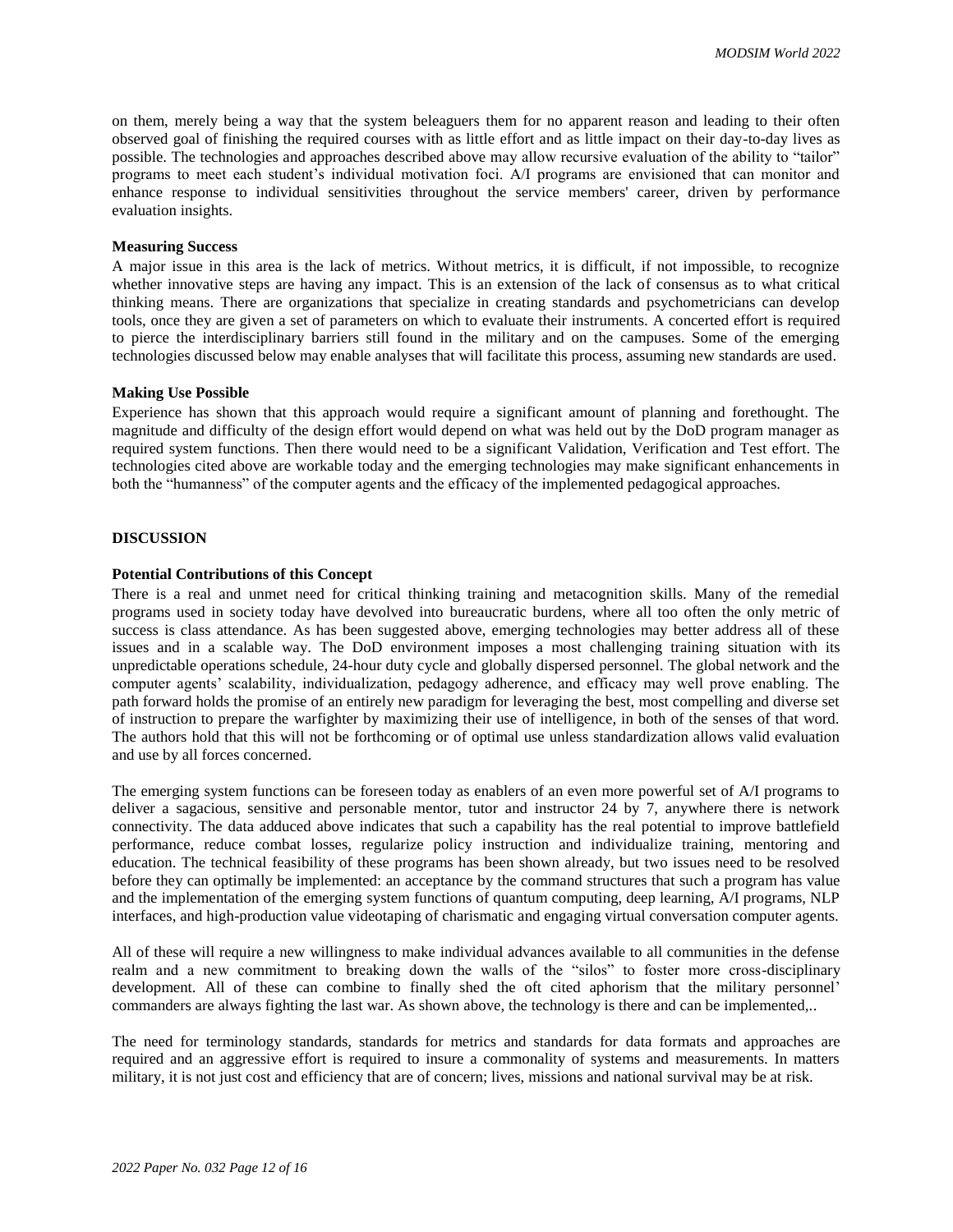#### **ACKNOWLEDGEMENTS**

The authors would like to thank USC PAL3 AI team leaders, the Doctors Benjamin Nye and William Swartout for their support and guidance. Much of this work was supported by grants from the Office of Naval Development's STEM Program (ONR N00014-16-1-2820) and by students supported by the National Science Foundation Development Experience for Undergraduates program (NSF 1560426). Nevertheless, the positions taken in the paper are the authors' own and do not represent in any way the views of the Department of Defense or the US Government.

#### **REFERENCES**

- Anderson, E., Macaulay, S. S., Beckman, J., Scott, B., & Cyr, M. S. (2004). *When children love to learn: A practical application of Charlotte Mason's philosophy for today*. Crossway. Wheaton, Illinois.
- Barroso, C., Ganley, C. M., Hart, S. A., Rogers, N., & Clendinning, J. P. (2019). The relative importance of math-and music-related cognitive and affective factors in predicting undergraduate music theory achievement. *Applied Cognitive Psychology*, 33(5), 771-783.
- Bond, B., & Cave, N. (2009). *Haig: A Re-Appraisal 80 Years On.* Pen and Sword.
- Burmaogla, S., & Saritas, O. (2017). Changing characteristics of warfare and the future of Military R&D. *Technological Forecasting and Social Change*, 116, 151-161.
- Chowdhury, G. G. (2003). Natural language processing. *Annual review of information science and technology*, 37(1), 51-89.
- Collobert, R., & Weston, J. (2008, July). A unified architecture for natural language processing: Deep neural networks with multitask learning. In *Proceedings of the 25th International Conference on Machine Learning*
- Christensen, C. M. (2013). *The innovator's dilemma: when new technologies cause great firms to fail*. Harvard Business Review Press.
- Clausewitz, von, C., (1832, re-pub 2007) *On War*, Create Space, New York, New York.
- Danchev, A., (1998). *Alchemist of War: The Life of Basil Liddell Hart*. Nicholson Harper Collins Publishers London
- Dewey, J., (1910). *How we think.* D.C. Heath and Company. Lexington, MA. p 95.
- Elgammal, A., Liu, B., Elhoseiny, M., & Mazzone, M. (2017). CAN: Creative adversarial networks, generating" art" by learning about styles and deviating from style norms. *arXiv preprint arXiv:1706.07068*.
- Elstad, E.C., & Davis, D.M. (2017). Implementing Innovative Constructivism: An Architected Approach to Enhancing STEM Education. In the *Proceedings of the Interservice/Industry Simulation, Training and Education Conference*. Orlando, Florida, 2017
- Feynman, R., (1982), "Simulating Physics with Computers", *International Journal of Theoretical Physics* 21 (6–7): 467–488.
- Flavell, J. H. (1979). Metacognition and cognitive monitoring: A new area of cognitive-developmental inquiry. *American Psychologist*, v34 n10 p906-11.
- Flavell, J. H. (1981). Monitoring social cognitive enterprises: Something else that may develop in the area of social cognition. *Social cognitive development: Frontiers and possible futures*, 11, 272-287.

Fu, Z. (1993). *Autocratic tradition and Chinese politics*. Cambridge University Press.

Gatto, J. T. (2002). *Dumbing us down: The hidden curriculum of compulsory schooling*. New Society Publishers.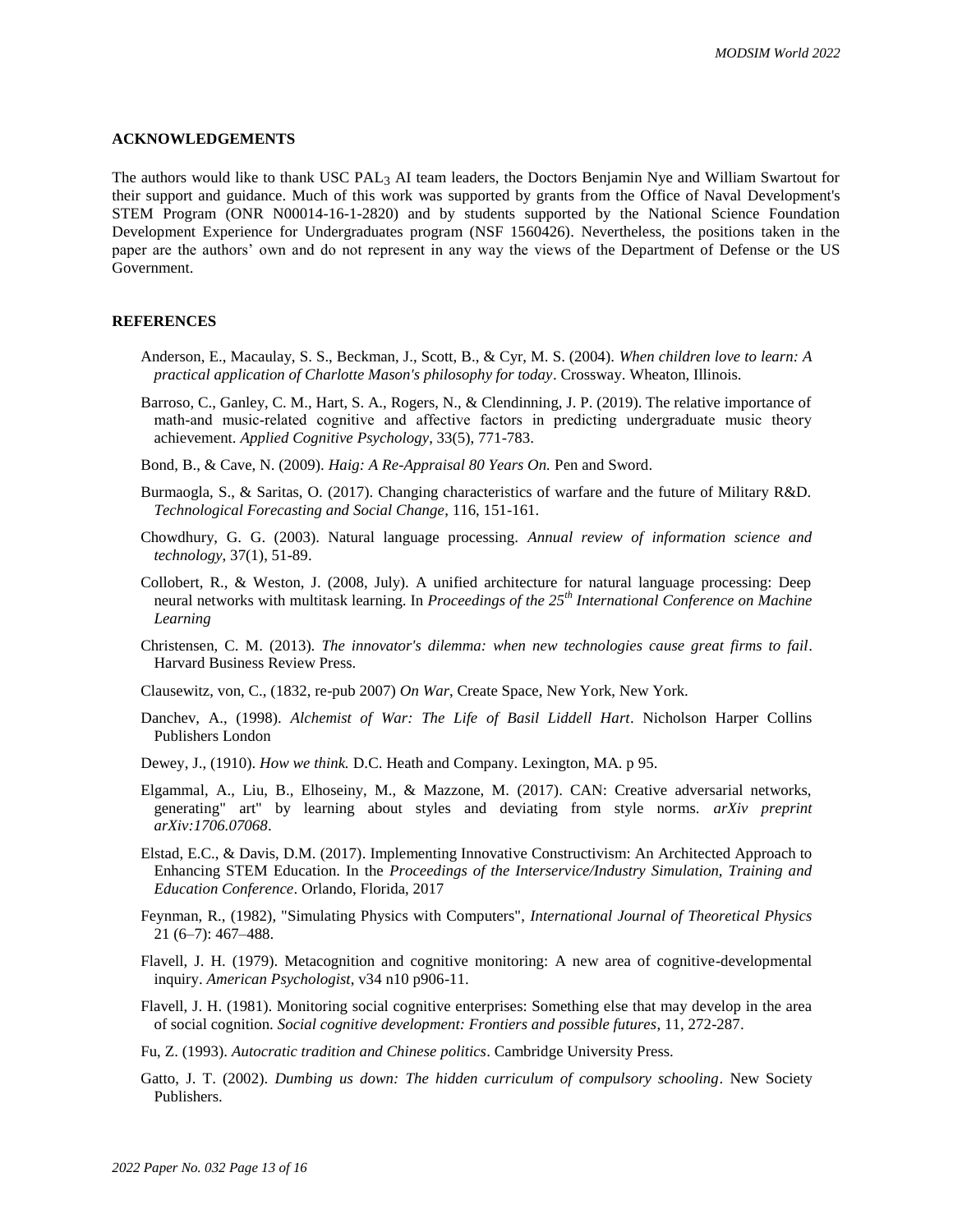- Gong, L., Nass, C., Simard, C., & Takhteyev, Y. (2001). When non-human is better than semihuman: Consistency in speech interfaces. *Usability evaluation and interface design: Cognitive engineering, intelligent agents, and virtual reality*, 1558-1562.
- Goodfellow, I. J., Pouget-Abadie, J., Mirza, M., Xu, B., Warde-Farley, D., Ozair, S., ... & Bengio, Y. (2014). Generative adversarial networks. arXiv *preprint arXiv:1406.2661*.
- Heijltjes, A., Van Gog, T., & Paas, F. (2014). Improving students' critical thinking: Empirical support for explicit instructions combined with practice. *Applied Cognitive Psychology*, 28(4), 518-530.
- Hepner, M. R. (2015). The erosion of critical thinking development in post-secondary education: The need to return to liberal education. In *Handbook of Research on advancing critical thinking in higher education* (pp. 68-96). IGI Global.
- Hochreiter, S., & Schmidhuber, J. (1997). Long short-term memory. *Neural computation*, 9(8), 1735-1780.
- Hogan, D. W., Fisch, A. G., & Wright, R. K. (2003). *The Story of the Noncommissioned Officer Corps: The Backbone of the Army*. Center of Military History, United States Army.
- ICT, (2019). *Virtual Humans*, Retrieved 17 February 2019 from:<http://ict.usc.edu/groups/virtual-humans/>
- Davis, D. M., Rosenberg, M., Davis, M.C., Burns, D.P., Jaksha, E., & Guizani, I. (2020). Proactive Natural Language Processing: Addressing Terminology Disparity and Team Coalescence. In the *Proceedings of the SISO Simulation Innovation Workshop.* Orlando, Florida: SISO
- Karras, T., Laine, S., & Aila, T. (2019). A style-based generator architecture for generative adversarial networks. In *Proceedings of IEEE Conference on Computer Vision and Pattern Recognition* (pp. 4401- 4410).
- Keegan, J. (1993). *A history of warfare*. Vintage Books, New York, New York.
- Keegan, J. (2011). *War and our World*. Vintage Books, New York, New York.
- Kott, A., & Perconti, P. (2018). Long-term forecasts of military technologies for a 20–30 year horizon: An empirical assessment of accuracy. *Technological Forecasting and Social Change*, 137, 272-279.
- Littlejohn, R., & Evans, C. T. (2006). *Wisdom and eloquence: A Christian paradigm for classical learning*. Crossway, Wheaton Illinois.
- Livingston, J. A. (2003). *Metacognition: An Overview.* https://files.eric.ed.gov/fulltext/ED474273.pdf
- Lucas, R. F., Wagenbreth, G., Tran, J.J., Pratt, D. R. & Davis, D. M. (2013) "Practical Adiabatic Quantum Computing: Implications for the Simulation Community." in the *Proceedings of the Interservice/Industry Simulation, Training and Education Conference,* Orlando, Florida, 2013
- Mahan, A.T., (1890). *The Influence of Sea Power Upon History, 1660-1783*. Little Brown and Company, Boston, Massachusetts
- Mathematics Educator, (2020). *Is Metacognition ever bad?* Retrieved on 22 March 2020 from: https://matheducators.stackexchange.com/questions/10939/is-metacognition-ever-bad.
- Matthews, M. R. (Ed.). (1998). *Constructivism in science education: A philosophical examination*. Springer Science & Business Media.
- McGettrick, A., Boyle, R., Ibbett, R., Lloyd, J., Lovegrove, G., & Mander, K. (2005). Grand challenges in computing: Education—a summary. *The Computer Journal,* 48(1), 42-48.
- Mikolov, T., Sutskever, I., Chen, K., Corrado, G., & Dean, J. (2013). Distributed representations of words and phrases and their compositionality. *arXiv preprint arXiv*:1310.4546.
- Moore, T. (2013) Critical thinking: Seven definitions in search of a concept. *Studies in Higher Education,* 38(4), 506-522.
- Mrazek, R. J. (2008). *A Dawn Like Thunder: The True Story of Torpedo Squadron Eight*. Little, Brown.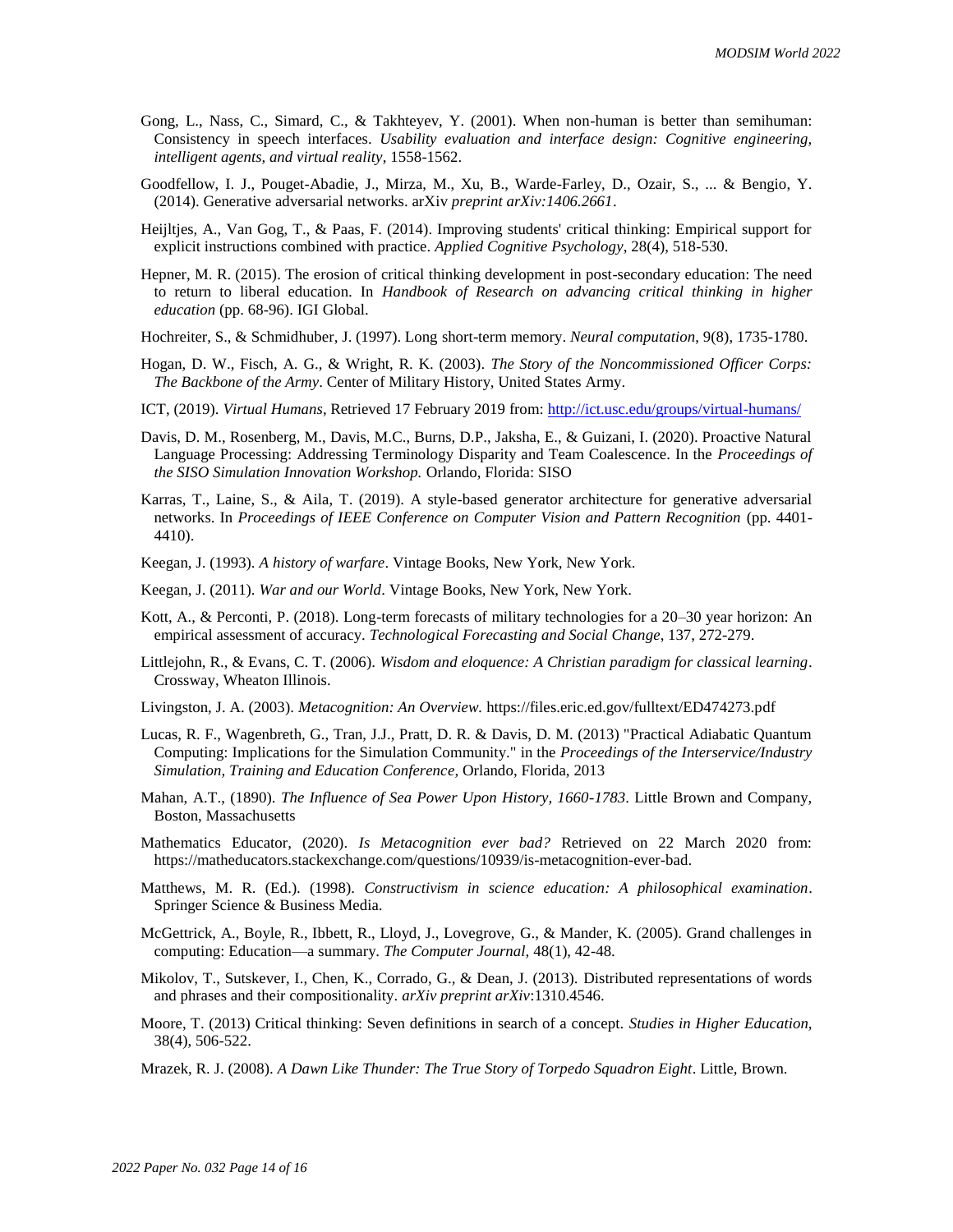- Murray, J. M. (2016). Civil War Infantry Tactics: Training, Combat, and Small-Unit Effectiveness by Earl J. Hess. *Journal of Southern History*, 82(4), 937-939.
- National Archives (2020), *Military Records: Vietnam War U.S. Military Fatal Casualty Statistics.* Retrieved 24 April 20 from: https://www.archives.gov/research/military/vietnam-war/casualtystatistics#category.
- Ng'ambi, D., & Johnston, K. (2006). An ICT-mediated Constructivist Approach for increasing academic support and teaching critical thinking skills. *Educational Technology & Society*, *9*(3), 244-253.
- Noy, C. (2008). Sampling knowledge: The hermeneutics of snowball sampling in qualitative development. *International Journal of social development methodology*, *11*(4), 327-344.
- Paul, R., Elder, L., & Bartell, T. (1997). *A brief history of the idea of critical thinking.* Retrieved July, 2020 from https://wisconsinhistory.org/turningpoints/pdfs/workshophandbook.pdf
- Pouyanfar, S., Sadiq, S., Yan, Y., Tian, H., Tao, Y., Reyes, M. P., ... & Iyengar, S. S. (2018). A survey on deep learning: Algorithms, techniques, and applications. *ACM Computing Surveys* (CSUR), 51(5), 1-36.
- Randolph, H. L. (1905). *Biographical Sketches of distinguished officers of the Army and DoD*. Page 87. Retrieved on 02Dec21 from: https://books.google.com/books?id=4iIZx9QohXIC&printsec
- Rizzo, A., Lange, B., Buckwalter, J. G., Forbell, E., Kim, J., Sagae, K., ... & Parsons, T. (2011). SimCoach: an intelligent virtual human system for providing healthcare information and support*. International Journal on Disability and Human Development,* 10(4), 277-281
- Romainville, M. (1994). Awareness of cognitive strategies: The relationship between university students' metacognition and their performance. *Studies in Higher Education*, *19*(3), 359-366.
- Sanders, M., & Moulenbelt, J. (2011). Defining critical thinking: How far have we come?. *Inquiry: Critical Thinking Across the Disciplines*, *26*(1), 38-46.
- Scales, R.H., (1976). *Artillery in Small Wars, the Evolution of British Artillery Doctrine, 1860-1914*, (Doctoral dissertation, Duke University, 1976). ProQuest.
- Scales, R.H., (1976). *Artillery in Small Wars, the Evolution of British Artillery Doctrine,* 1860-1914, (Doctoral dissertation, Duke University, 1976). ProQuest.
- Shakespeare, W. (1599). *The Chronicle History of Henry the Fifth*. Act III, Scene II, Lines 1187 -1264. Retrieved on 10 July 2001 from http://shakespeare.mit.edu/henryv/full.html .
- Shaw, K., Davis, D.M., Rizvi, S.Z., & Davis, M.C. (2019). Quantum Computing: Evaluating Potential Quantification of Projective Psychological Test Scoring. In the *Proceedings of the ModSim World Conference*. Norfolk, Virginia
- Stewart, P (1964). Found in: *378 U.S.* at 197 (Stewart, J., concurring), US Supreme Court Decisions.
- Tetlock, P. E., & Gardner, D. (2016). *Superforecasting: The art and science of prediction*. Random House.
- Tolstoy, L. (2008). *War and peace*. Vintage Classics, New York, New York. First published in 1869.
- Vallillee, G. (1968). Lucretius, Virgil and the Didactic Method. Echos du monde classique: *Classical news and views,* 12(1), 8-12.
- Visser, Jan & Visser, Muriel (2019). Seeking Understanding: The Lifelong Pursuit to Build the Scientific Mind. Leiden: BRILL.
- Walters, K. S. (Ed.). (1994). *Re-thinking reason: New perspectives in critical thinking*. SUNY Press.
- Wiktionary, (2020). *Critical thinking*. Retrieved on 18 April 2020 from the internet at: https://en.wiktionary.org/wiki/critical\_thinking.
- Withers, C. W. J. (2008). Placing the Enlightenment: thinking geographically about the age of reason. University of Chicago Press.